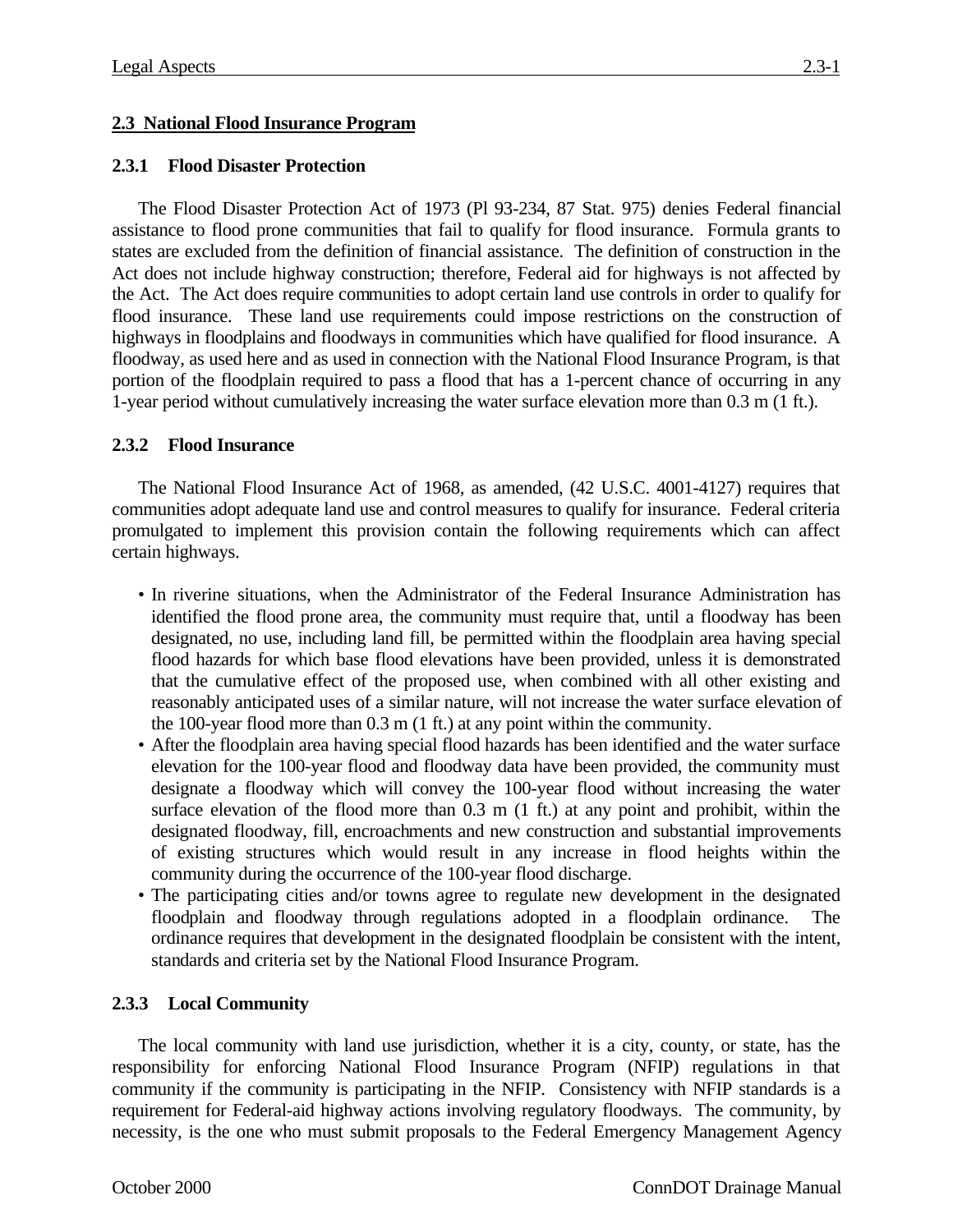(FEMA) for amendments to NFIP ordinances and maps in that community. The highway agency should deal directly with the community and, through them, deal with FEMA. Determination of the status of a community's participation in the NFIP and **review of applicable NFIP maps and ordinances are, therefore, essential first steps in conducting location hydraulic studies and preparing environmental documents**.

## **2.3.4 NFIP Maps**

Where NFIP maps are available, their use is mandatory in determining whether a highway location alternative will include an encroachment on the base floodplain. Three types of NFIP maps are published:

- Flood Hazard Boundary Map (FHBM). The FHBM is generally not based on a detailed hydraulic study and, therefore, the floodplain boundaries shown are approximate.
- Flood Boundary and Floodway Map (FBFM) The FBFM, is generally derived from a detailed hydraulic study and should provide reasonably accurate information. The hydraulic data from which the FBFM was derived are available through the regional office of FEMA. This is normally in the form of computer input data records for calculating water surface profiles.
- Flood Insurance Rate Map (FIRM). The FIRM is generally produced at the same time as the FBFM using the same hydraulic model and has appropriate rate zones and base flood elevations added.

Communities may or may not have published one or more of the above maps depending on their level of participation in the NFIP. Information on community participation in the NFIP is provided in the "National Flood Insurance Program Community Status Book" which is published semiannually for each state.

### **2.3.5 Coordination With FEMA**

Early in the design stage, coordination should be established with FEMA through the ConnDEP in situations where administrative determinations are needed involving a regulatory floodway or where flood risks in NFIP communities are significantly impacted. The circumstances which would ordinarily require coordination with FEMA include the following.

- When a proposed crossing encroaches on a regulatory floodway and, would require an amendment to the floodway map.
- When a proposed crossing encroaches on a floodplain where a detailed study has been performed but no floodway designated and the maximum 1-ft (0.3-m) increase in the base flood elevation would be exceeded.
- When a local community is participating in the emergency program and base FEMA flood elevation in the vicinity of insurable buildings is increased by more than 1 ft (0.3 m). Where insurable buildings are not affected, it is sufficient to notify FEMA of changes to base flood elevations as a result of highway construction.

The draft Environmental Impact Statement or Environmental Assessment (EIS/EA) should indicate the NFIP status of affected communities, the encroachments anticipated and the need for floodway or floodplain ordinance amendments. Coordination means furnishing to FEMA the draft EIS/EA and, upon selection of an alternative, furnishing to FEMA, through the community, a preliminary site plan and water surface elevation information and technical data in support of a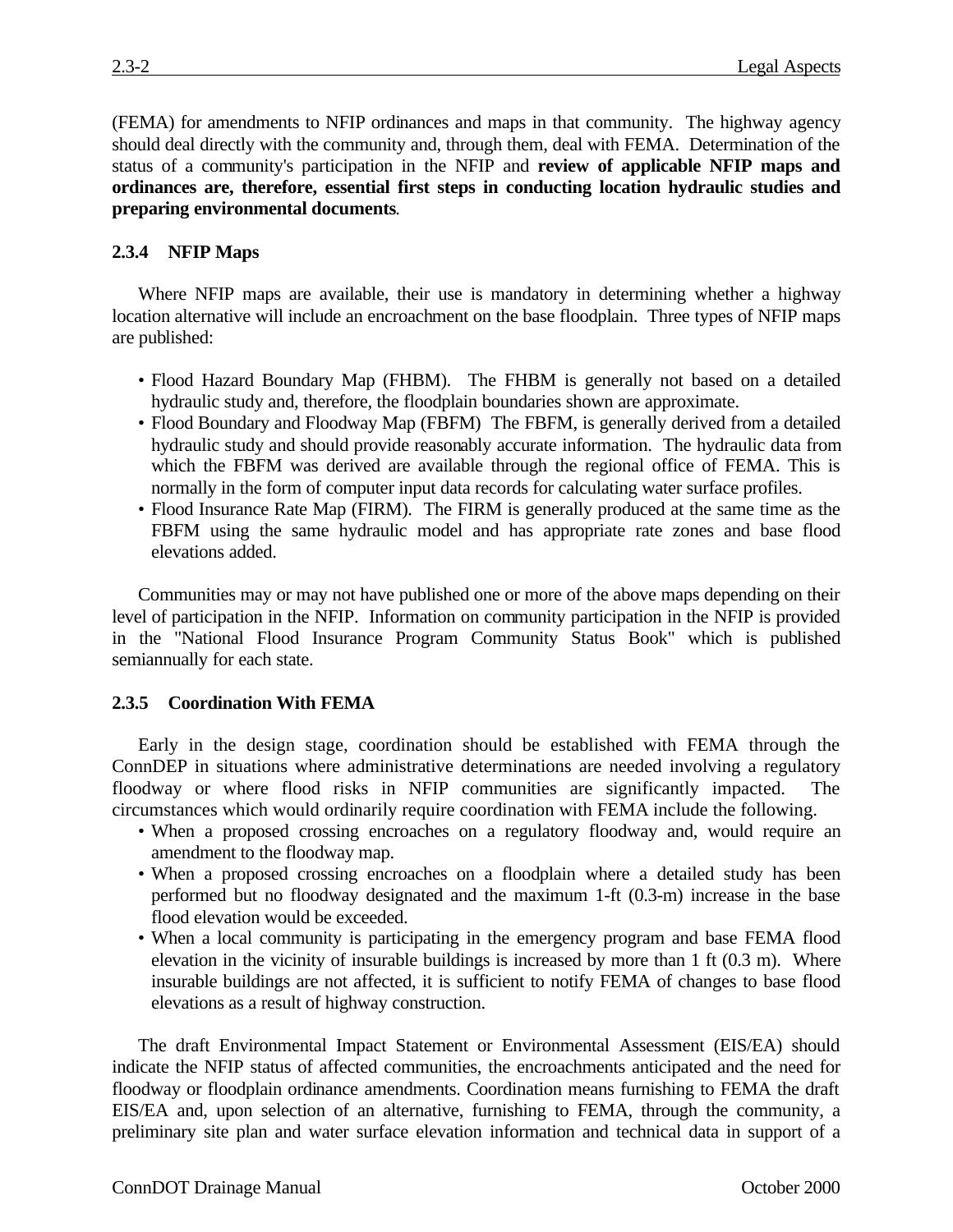floodway revision request. If a determination by FEMA would influence the selection of an alternative, a commitment from FEMA should be obtained prior to the final environmental impact statement (FEIS) or a finding of no significant impact (FONSI). Otherwise this later coordination may be postponed until the design phase.

For projects that will be processed with a categorical exclusion, coordination may be carried out during design. However, the outcome of the coordination at this time could change the class of environmental processing.

# **2.3.6 Consistency With Floodways**

In many situations it is possible to design and construct highways in a cost-effective manner such that their components are excluded from the floodway. This is the simplest way to be consistent with the standards and should be the initial alternative evaluated. If a project element encroaches on the floodway, but the hydraulic model can demonstrate no increase in the water surface elevations, the project may normally be considered as being consistent with the standards.

# **2.3.7 Revisions Of Floodway**

Where it is not cost-effective to design a highway crossing to avoid encroachment on an established floodway, a second alternative would be a modification of the floodway itself. Often, the community will be willing to accept an alternative floodway configuration to accommodate a proposed crossing provided NFIP limitations on increases in the base flood elevation are not exceeded. This approach is useful where the highway crossing does not cause more than a 1-ft (0.3-m) rise in the base flood elevation. In some cases, it may be possible to enlarge the floodway or otherwise increase conveyance in the floodway above and below the crossing in order to allow greater encroachment. Such planning is best accomplished when the floodway is first established. However, where the community is willing to amend an established floodway to support this option, the floodway may be revised. **It should be noted that floodway revision is a lengthy process and should be avoided when possible**.

The responsibility for demonstrating that an alternative floodway configuration meets NFIP requirements rests with the community. However, this responsibility may be borne by the agency proposing to construct the highway crossing. Floodway revisions must be based on the hydraulic model which was used to develop the currently effective floodway but updated to reflect existing encroachment conditions. This will allow determination of the increase in the base flood elevation that has been caused by encroachments since the original floodway was established. Alternate floodway configurations may then be analyzed. Increases in base flood elevations are referenced to the profile obtained for existing conditions when the floodway was first established.

### **2.3.8 Data For Revisions**

The ConnDEP Inland Water Resources Division should be consulted regarding the data required for a floodway revision. The following references should also be reviewed.

- Revisions to National Flood Insurance Program Maps. Application/Certification Forms and Instructions of Conditional Letters of Map Revision, Letter of Map Revision and Physical Map Revisions (FEMA Form 81-89 series, Oct. 1994).
- Appeals, revisions and amendments to Flood Insurance Maps. A Guide for Community Officials (FIA-12, Jan. 1990)